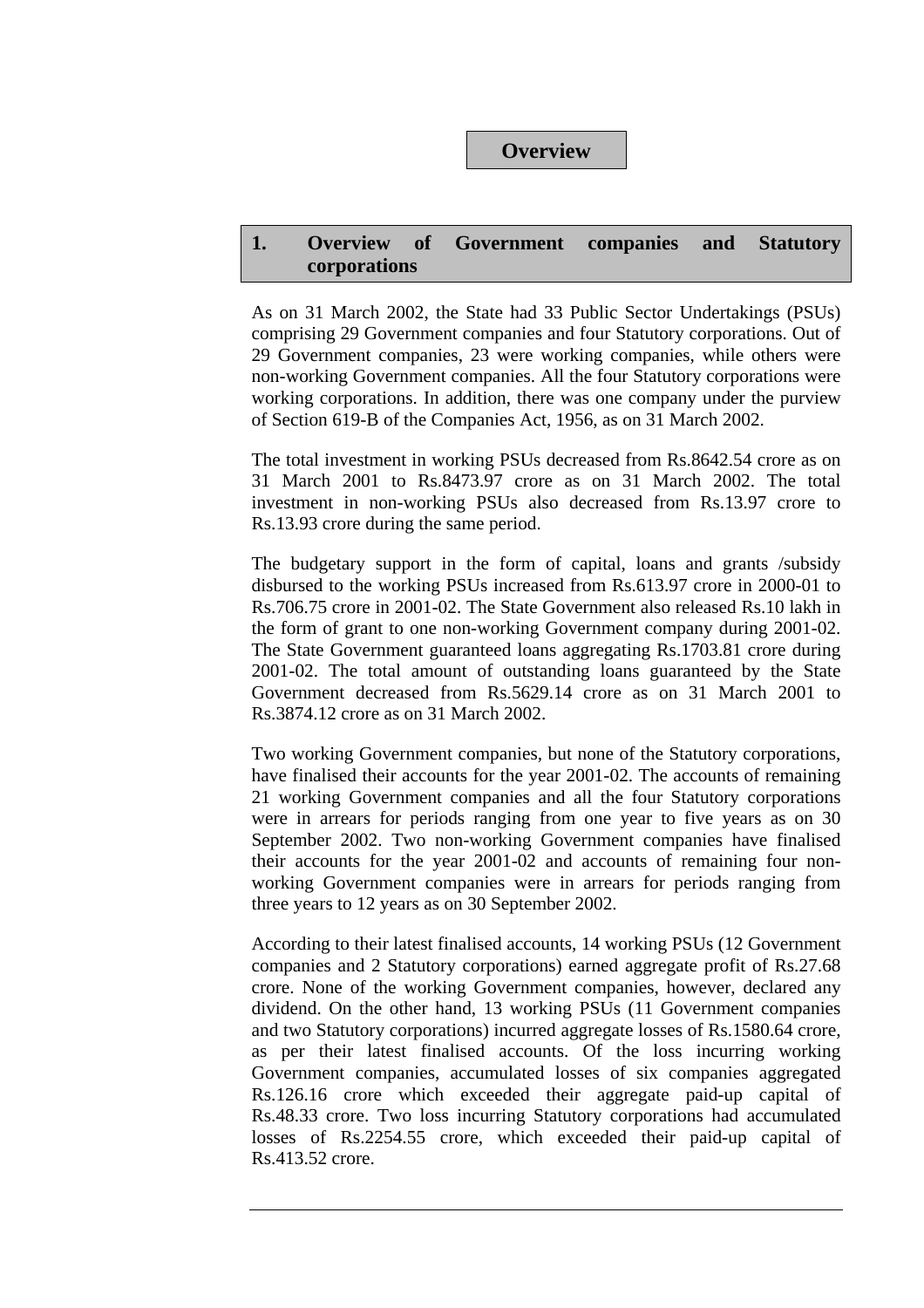Even after completion of five years of their existence, the individual turnover of nine working Government companies has been less than Rs.5 crore in each of the preceding five years as per their latest finalised accounts. Similarly, two working Government companies had been incurring losses for five consecutive years, as per their latest finalised accounts leading to negative net worth. As such , the Government may either improve the performance of these 11 Government companies or consider their closure.

*(Paragraphs 1.1, 1.2, 1.3, 1.7 and 1.10)* 

# **2 REVIEWS RELATING TO GOVERNMENT COMPANIES**

#### *2A Madhya Pradesh State Agro Industries Development Corporation Limited*

The Madhya Pradesh state Agro Industries Development Corporation Limited (Company) was incorporated in March 1969 with the objective of establishing agro-based industries in the State for production of machinery and implements required for agriculture, fisheries, poultry, etc. and promotion of agro-based industries. However, during the last five years under review, the Company assisted the setting up of only two units, did not establish any production unit on its own and on the contrary closed two of its functional units, depicting its very limited role in the promotional activities .

Four of its six functional units were incurring losses. Its mechanised agricultural farm at Babai incurred a loss of Rs.2.96 crore during 1996-2001 due to low yield.

#### *(Paragraphs 2.6 and 2.6A (ii))*

Non-levy of sales tax by Ready-to-eat food plant, Bari, resulted in a loss of Rs.1.05 crore.

#### *(Paragraph 2.6C (iii))*

The Company had to write off claims of Rs.0.93 crore for enhanced rate for supply of *Panjeeri* by Ready-to-eat Factory, Raigarh, due to lack of follow-up action.

### *(Paragraph 2.6D)*

Setting up of two organic manure plants without developing market for their product resulted in a loss of Rs.35.98 lakh besides closure of one of the units.

#### *(Paragraph 2.6F)*

Fixation of service charges for custom hiring and well boring without considering the cost of operations, led to a loss of Rs.2.63 crore.

#### *(Paragraph 2.8)*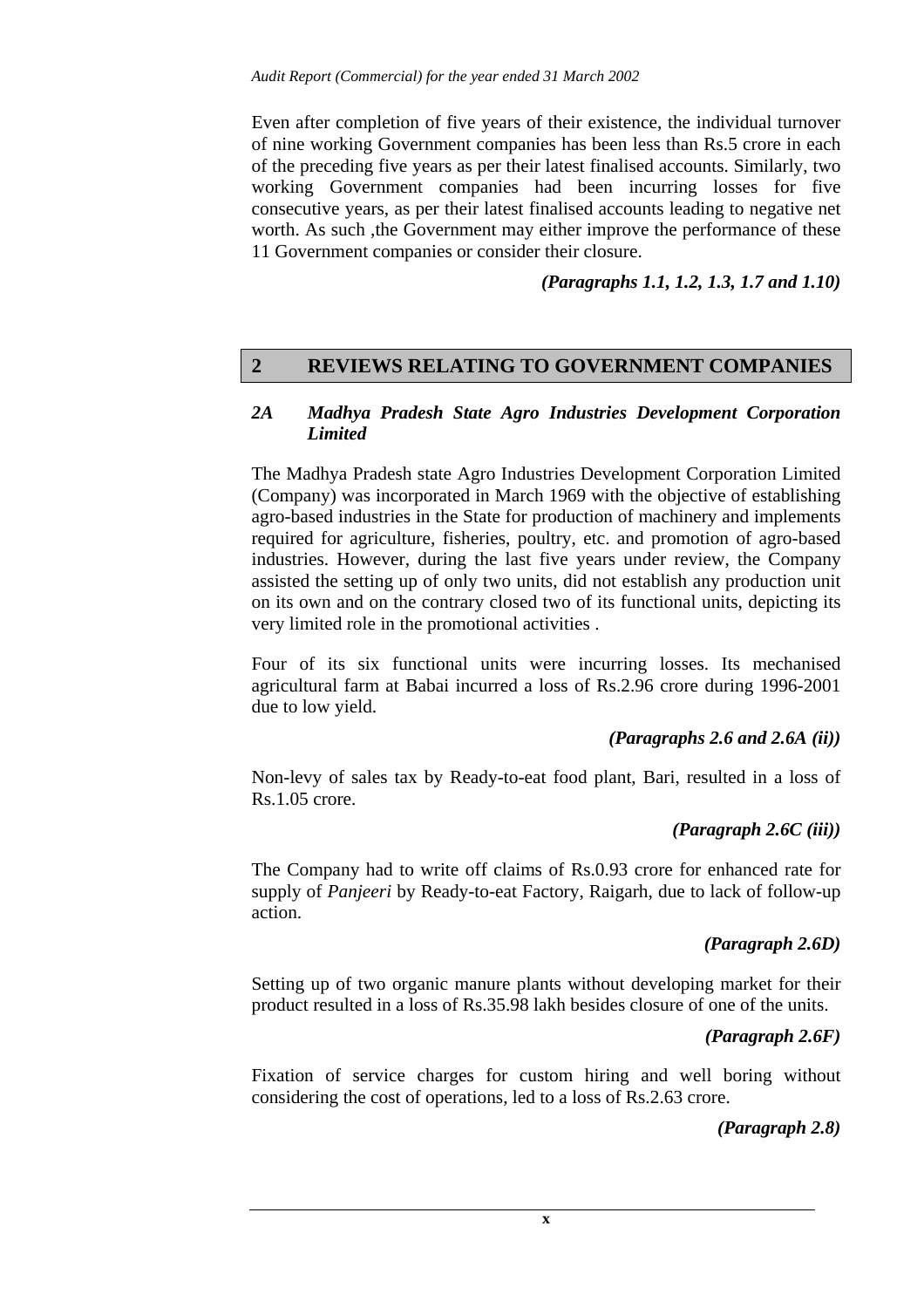Arbitrary/unplanned production of bullock-drawn implements without assessing demand resulted in locking up of Rs.1.81 crore.

*(Paragraph 2.14(a))* 

### **3. REVIEW RELATING TO STATUTORY CORPORATION**

#### *3A Madhya Pradesh State Electricity Board*

#### *Fund management*

Efficient management of funds provides for establishing a sound system of cash and credit control in an organisation. The management of funds in Madhya Pradesh State Electricity Board, however, was deficient due to lack of effective control on transactions. However, due to poor fund management system, the Board failed to monitor its receipts to plan its payment obligations in a systematic manner.

Due to non-availing of loan from Power Finance Corporation on due dates, the Board had to pay commitment charges of Rs. 5.47 crore.

#### (*Paragraph 3A.4.1)*

Finance and interest charges increased from Rs.810.79 crore to Rs.1336.89 crore during last five years ending March 2001.

### *(Paragraph 3A.5)*

Delayed transfer of funds by RAOs led to loss of interest of Rs.3.86 crore in the case of three Regional Accounts Offices alone.

#### *(Paragraph 3A.5.2(a))*

Non-transfer of surplus funds in banks to cash credit account resulted in avoidable payment of interest of Rs. 2.37 crore .

*(Paragraph 3A.5.2(b) and (c))* 

Non-availing of 'at par' facility resulted in avoidable payment of commission charges of Rs. 0.90 crore in the case of another three Regional Accounts Offices .

#### *(Paragraph 3A.7.3)*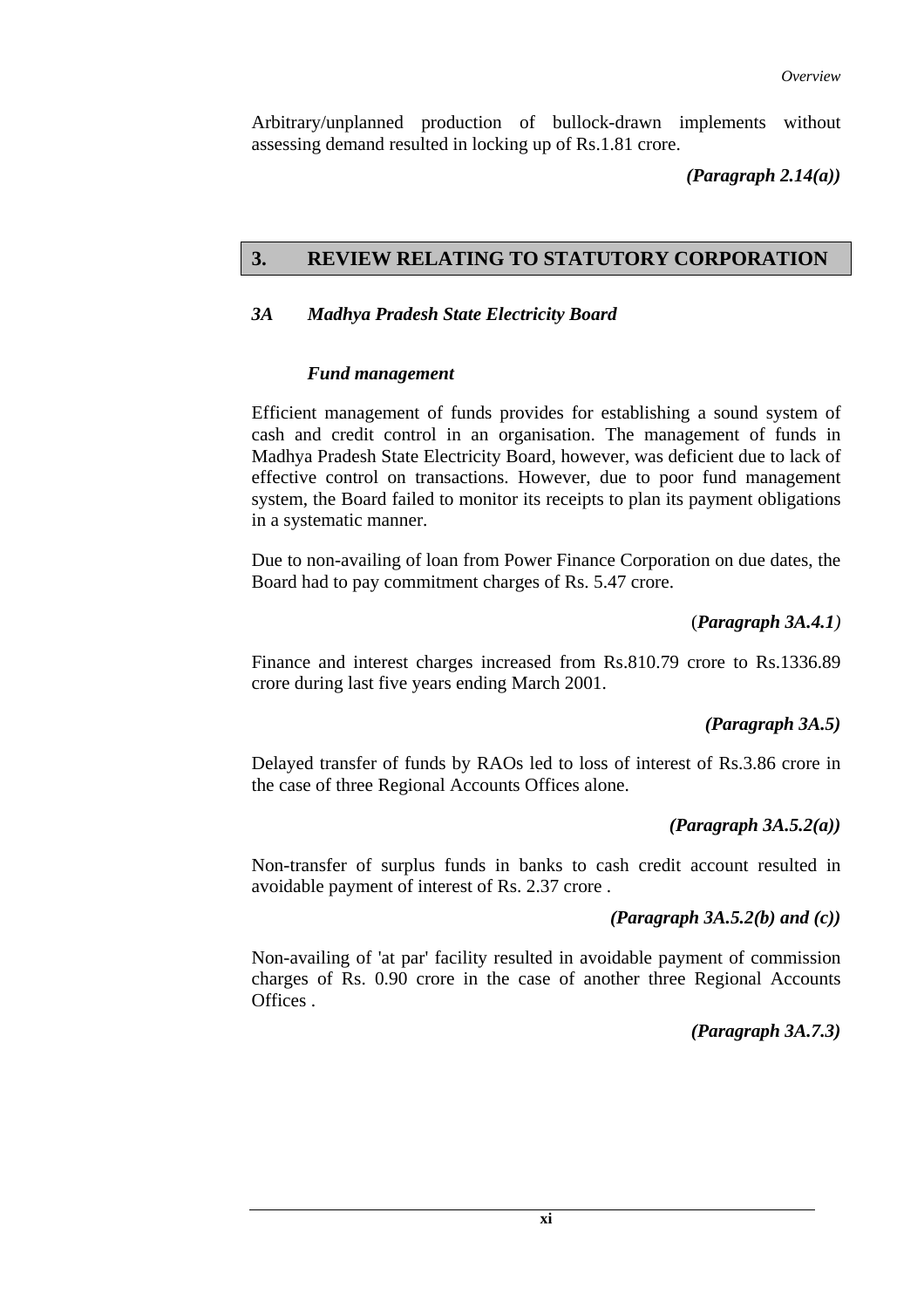Unnecessary retention of funds in current accounts of Regional Accounts Offices resulted in further avoidable payment of interest of Rs. 2.08 crore on cash credit.

#### *(Paragraph 3A.8)*

#### *3B Power Sector Reforms –Implementation of the Terms of the Memorandum of Understanding (MoU)*

A Memorandum of Understanding (MoU) was signed (May 2000) between the Government of Madhya Pradesh (GOMP) and Government of India (GOI) as measure of joint commitment to undertake power sector reforms in a timebound manner. Later on, in the conference of Chief Ministers/Power Ministers, too, held in March 2001, a consensus was reached to depoliticse power sector reforms and to speed up their implementation. The process of speeding up the reforms could not achieve the required momentum as there had been delays in implementation of reforms programme by GOMP, with reference to the commitments made in MoU.

#### *(Paragraph 3B)*

# **4. MISCELLANEOUS TOPICS OF INTEREST**

#### *4A Government companies*

Due to failure to implement new project, stoppage of production activities in its plants, improper financial management, ineffective management of inventory and receivables coupled with stiff competition from private sector, and consequent decline in selling prices, the **Optel Telecommunications Limited** suffered heavy losses from 1997-98 and its accumulated losses stood at Rs. 70.07 crore as at 31 March 2001.

#### *(Paragraph 4A.1)*

**Madhya Pradesh State Civil Supplies Corporation Limited** incurred a loss of Rs.2.01 crore due to delay in preferring claims for lustre lost wheat coupled with its failure to furnish full details to Food Corporation of India.

#### *(Paragraph 4A.2.1)*

Injudicious decision of **Madhya Pradesh State Industrial Development Corporation Limited** to invest in a trust, and that too in excess of its own powers, resulted in erosion of investment by Rs.0.75 crore and loss of interest of Rs.0.58 crore.

#### *(Paragraph 4A.3.1)*

Improper change in the tender conditions by **Madhya Pradesh State Mining Corporation Limited** and its failure to accept the highest offer resulted in undue benefit to a contractor and loss of revenue of Rs.1.01 crore to the Company.

*(Paragraph 4A.4.1(a) and (b))*